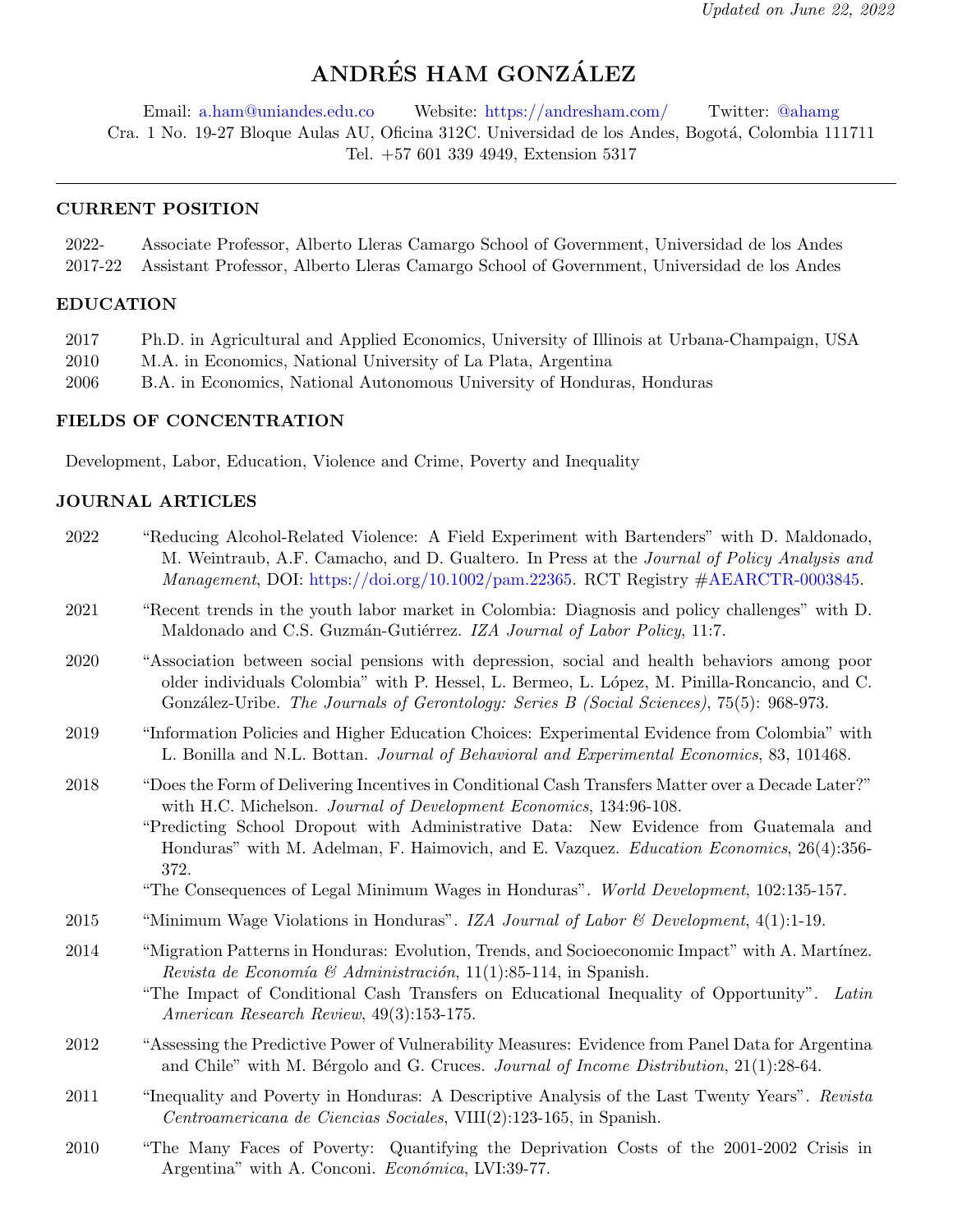# BOOK CHAPTERS

- 2020 "Social and Economic Impact of COVID-19 and Policy Options for Honduras". Chapter 2 in L.F. López-Calva and M. Meléndez (eds.), The Socio-Economic Implications of the COVID-19 Pandemic: Ideas for Policy Action (Volume 2: Country Notes). United Nations Development Programme, New York, USA.
- 2010 "Well-Being at the Sub-City Level: The Buenos Aires Neighborhood Quality of Life Survey" with G. Cruces and M. Tetaz. Chapter 4 in E. Lora, A. Powell, B.M.S. van Praag and P. Sanguinetti (eds.), The Quality of Life in Latin American Cities: Markets and Perception. A co-publication of the Inter-American Development Bank and The World Bank, Washington DC, USA.

### WORKING PAPERS

- "Lassoing Welfare Dynamics with Cross-Sectional Data" with L. Lucchetti, P. Corral, and S. Garriga. [World](http://documents1.worldbank.org/curated/en/949841533741579213/pdf/Lassoing-Welfare-Dynamics-with-Cross-Sectional-Data.pdf) [Bank Policy Research Working Paper 8545.](http://documents1.worldbank.org/curated/en/949841533741579213/pdf/Lassoing-Welfare-Dynamics-with-Cross-Sectional-Data.pdf) Revise & Resubmit at The Review of Income and Wealth.
- "Reducing Pretrial Detention: A Randomized Intervention with Public Defenders in El Salvador", with J. Osorio and M. Weintraub. (Under Review)
- "Can't Stop the One-Armed Bandits: The Effects of Access to Gambling on Crime" with N.L. Bottan and I. Sarmiento-Barbieri.

"How Important is Spatial Correlation in Randomized Controlled Trials?" with K. Baylis.

#### RESEARCH IN PROGRESS

"The Labor Market Effects of Drug-Related Violence in a Transit Country", with J. Ruiz.

- "Wages and Political Selection in Colombia" with L. Bonilla-Mejía, E. Londoño, and K. Mojica.
- "The Economic Consequences of Divorce and Separation for Women in Colombia" with A. Guarín.
- "Building trust among caregivers through an SMS intervention to encourage attendance to early childhood services in Colombia" with J. Ruiz, O. Pineda, N. Iriarte, J.S. Cifuentes, M.F. Rodríguez. RCT Registry [#AEARCTR-0008726.](https://www.socialscienceregistry.org/trials/8726)

"Estimating the LGBT population in Bogotá, Colombia" with A. Guarín and J. Ruiz.

#### POLICY WORKING PAPERS

- 2022 ["Social Protection Responses to Forced Displacement in Colombia"](https://gobierno.uniandes.edu.co/es/investigaciones/proyectos-de-investigacion/poblaciones-desplazadas-e-integracion-de-la-proteccion-social) with S. García, M. Cecilia Dedios, A. Guarín, S. Majerowicz, C. Cuéllar-Pizano, M. Martínez-Gómez, and C. Lowe. London: Overseas Development Institute (ODI).
- 2021 ["How Effective is the Honduran Social Protection System?"](https://www.latinamerica.undp.org/content/rblac/es/home/library/human_development/-cuan-efectiva-es-la-proteccion-social-en-honduras-.html) with Sergio Membreño-Cedillo. UNDP Working Paper No. 21. UNDP Latin America and the Caribbean, in Spanish.
- 2020 ["Targeting Social Transfers to Vulnerable Individuals from COVID-19"](https://www.latinamerica.undp.org/content/rblac/es/home/library/crisis_prevention_and_recovery/focalizacion-de-transferencias-a-poblacion-vulnerable-por-el-cov.html) with M. Pinilla-Roncancio. Policy Notes No. 1. Report for UNDP Honduras. UNDP Latin America and the Caribbean, in Spanish.
- 2020 ["Social and Economic Impact of COVID-19 and Policy Options in Honduras"](https://www.latinamerica.undp.org/content/rblac/en/home/library/crisis_prevention_and_recovery/social-and-economic-impact-of-the-covid-19-and-policy-options-in.html). COVID-19 Policy Documents Series, UNDP-LAC-C19-PDS No. 4. UNDP Latin America and the Caribbean.
- 2012 ["Are there Ethnic Inequality Traps in Education? Empirical Evidence for Brazil and Chile"](https://papers.ssrn.com/sol3/papers.cfm?abstract_id=2367377) with M. Bérgolo, A. Conconi, and G. Cruces, PMMA Working Paper 2012-05, Partnership for Economic Policy.
- 2012 ["Scarring Effects of Youth Unemployment and Informality: Evidence from Argentina and Brazil"](https://idl-bnc-idrc.dspacedirect.org/handle/10625/48802) with G. Cruces and M. Viollaz, International Development Research Centre Project Labour Markets for Inclusive Growth in Latin America.
- 2010 ["Labor Market Flexibility in Latin America: Past Reforms and Future Perspectives"](https://repositorio.cepal.org/handle/11362/3771) with G. Cruces. Economic Commission for Latin America and the Caribbean Project Document No. 291, in Spanish.
- 2008 ["A Social Protection Floor for Latin America: Fiscal Costs and Social Impact"](https://www.cedlas.econo.unlp.edu.ar/wp/en/doc-cedlas71-pdf/) with L. Gasparini, F. Crosta, F. Haimovich, B. Alvarez, and R. Sánchez. CEDLAS Working Paper No. 71, in Spanish.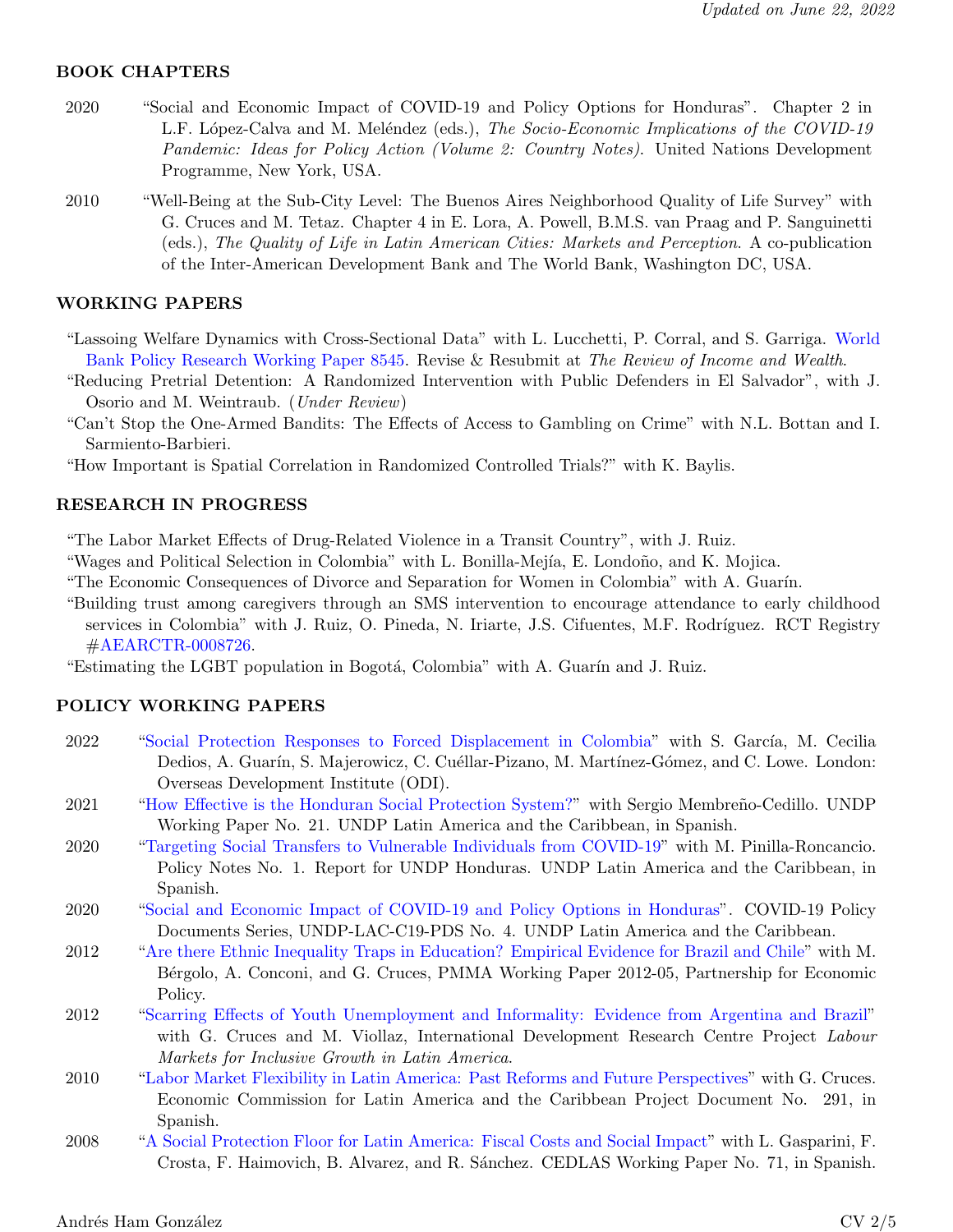#### RESEARCH GRANTS

- 2022 Sub-reporting of the LGBT population in Bogotá: Baseline and lessons for future data analysis, Funded by the Inter American Development Bank's Gender and Diversity Lab (GDLab), \$74,971.
- 2020 Social Protection Responses to Forced Displacement. Funded by the World Bank. Joint with Overseas Development Institute, UK; Centre for Applied Social Sciences Research and Training (CASS-RT), Cameroon; and National Centre of Social Research (EKKE), Greece, \$168,967.19.
- 2016 Graduate Student International Research Grant for "The Consequences of Legal Minimum Wages in Honduras", Office of International Programs, College of Agricultural, Consumer, and Environmental Sciences, University of Illinois, \$1,500.
- 2013 Field Research Grant for "Information Policies and Higher Education Choices: Experimental Evidence from Colombia" with Leonardo Bonilla and Nicolas Bottan, Department of Economics, University of Illinois, \$15,000.
- 2012 Tinker Field Research Grant for "The Consequences of Legal Minimum Wages in Honduras", Center for Latin American & Caribbean Studies, University of Illinois, \$2,000.
- 2008-11 Research Grant, National Scientific and Technical Research Council, Argentina.

#### RESEARCH EXPERIENCE AND OTHER EMPLOYMENT

- 2022 Short-term consultant, The World Bank, Project: "Technical inputs for the preparation of the Central America Human Capital review".
- 2022 Short-term consultant, The World Bank, Project: "Assessing the impact of the COVID-19 pandemic and the World Bank emergency project on GMI beneficiaries in North Macedonia".
- 2022 Short-term consultant, The World Bank, Project: "Energy Affordability Analysis in North Macedonia".
- 2022 Short-term consultant, United Nations Development Programme, Project: "A tax reform proposal to promote fiscal sustainability and post-pandemic recovery in Honduras".
- 2021-22 Short-term consultant, United Nations Development Programme Guatemala Office, Project: "National Human Development Report: Guatemala".
- 2021-22 Short-term consultant, United Nations Development Programme Honduras Office, Project: "COVID-19 socio-economic impact analysis and policy response".
- 2020 Short-term consultant, The World Bank, Project: "North Macedonia: Environmental Tax Reform".
- 2020 Short-term consultant, United Nations Development Programme, Project: "Regional Human Development Report 2020: Escaping from the High-Inequality Low-Growth Trap".
- 2020 Short-term consultant, United Nations Development Programme, Project: "The Socio-Economic Implications of the COVID-19 Pandemic: Ideas for Policy Action".
- 2020 Short-term consultant, The World Bank, Project: "Estimating Economic Mobility with Cross-Sections Using Machine Learning and Multiple Imputation Methods: Application to Turkey".
- 2019 Short-term consultant, The World Bank, Project: "Estimating Economic Mobility with Cross-Sections Using Machine Learning and Multiple Imputation Methods".
- 2016 Short-term consultant, The World Bank, Project: "School Dropout in Honduras".
- 2016 Short-term consultant, The World Bank, Project: "Accelerating Growth through Skills and Knowledge: An Evaluation of the World Bank Group's Support for Higher Education".
- 2014 Short-term consultant, The World Bank, Project: "The Impact of Private Sector Internship and Training on Urban Youth in Kenya".
- 2009 Consultant, Economic Commission for Latin America and the Caribbean, Project: "Labor Market Flexibility in Latin America".
- 2008 Consultant, United Nations Population Fund, Project: "Changes in the Composition of Honduran Households".
- 2008-11 Junior Researcher, Center for Distributional, Labor, and Social Studies, Argentina.
- 2006-08 Research Assistant, Center for Distributional, Labor, and Social Studies, Argentina.
- 2004-06 Junior Analyst, Technical Support Unit for the Presidency, Honduras.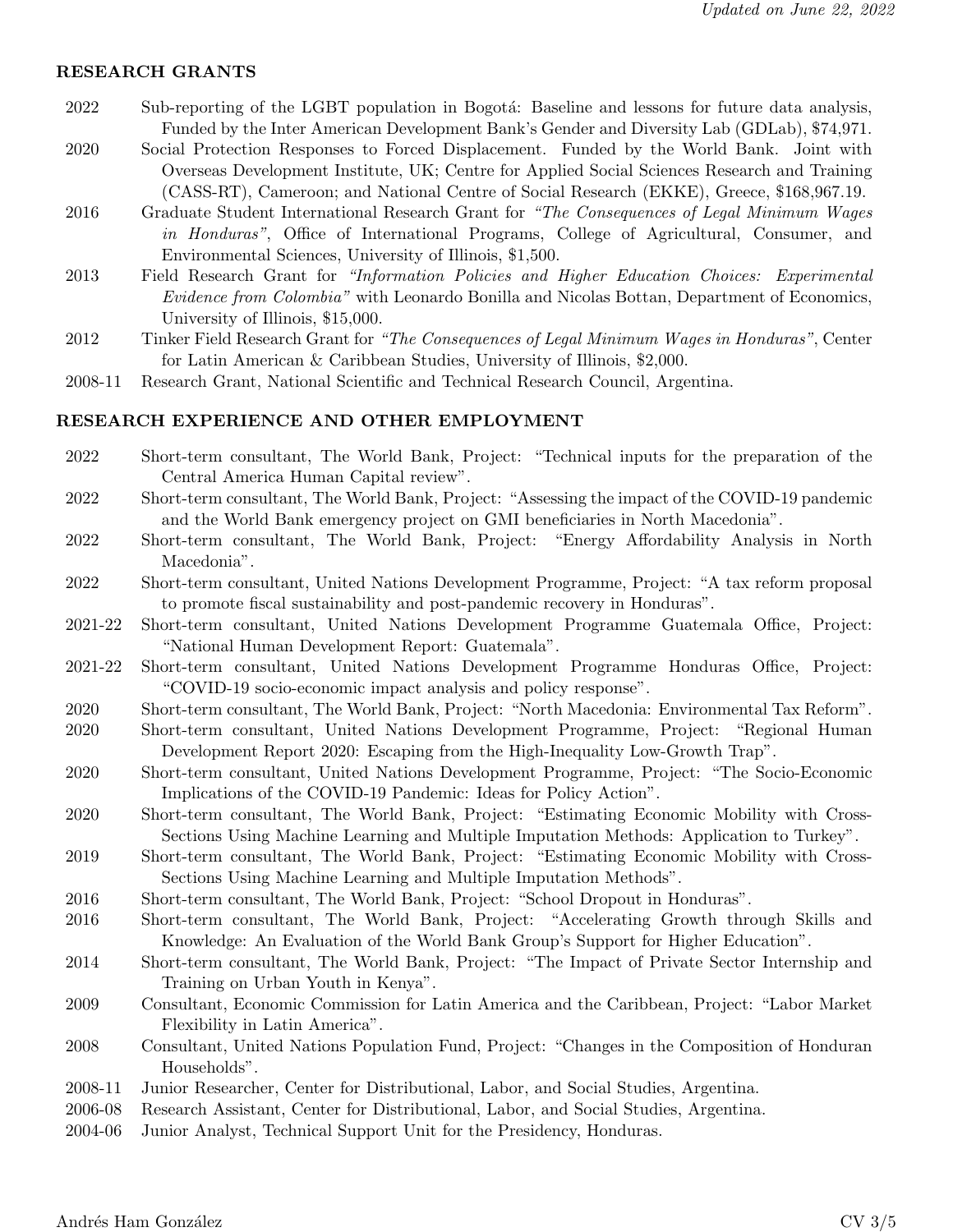# TEACHING EXPERIENCE

#### Current

| 2022-  |        |  |  |  | Instructor, Data Analytics, Mining, and Machine Learning (graduate), Universidad de los Andes.       |  |
|--------|--------|--|--|--|------------------------------------------------------------------------------------------------------|--|
| -2020- |        |  |  |  | Instructor, <i>Causal Inference for Public Policy Evaluation</i> (undergraduate), Universidad de los |  |
|        | Andes. |  |  |  |                                                                                                      |  |

2019- Instructor, Applied Data Science (undergraduate), Universidad de los Andes.

## Past

- 2017-21 Instructor, Behavior and Public Policy (undergraduate), Universidad de los Andes.
- 2020 Instructor, Research seminar in Public Affairs (undergraduate), Universidad de los Andes.
- 2018-19 Instructor, Quantitative Methods for Public Affairs I (undergraduate), Universidad de los Andes.
- 2018-19 Instructor, Economic Analysis for Decision Making (graduate), Universidad de los Andes.
- 2017 Instructor, Workshop on Impact Evaluation for Public Policies, Guatemala, SIEF-World Bank.
- 2014-17 Head Teaching Assistant, Microeconomic Principles (undergraduate), University of Illinois.
- 2012-14 Teaching Assistant, Microeconomic Principles (undergraduate), University of Illinois.
- 2009-11 Teaching Assistant, Labor Economics (graduate), National University of La Plata.
- 2009 Guest Lecturer, Topics in Poverty (graduate), National University of La Plata.

# SCHOLARSHIPS, HONORS, AND AWARDS

- 2018 Outstanding Ph.D. Dissertation, Department of Agricultural and Consumer Economics, University of Illinois
- 2017 Robert E. Demarest Memorial Teaching Award, Department of Economics, University of Illinois
- 2017 Travel Grant, Department of Agricultural and Consumer Economics, University of Illinois
- 2015 Best Research Paper Award for "The Consequences of Legal Minimum Wages in Honduras", Department of Agricultural and Consumer Economics, University of Illinois
- 2014 Travel Grant, Department of Agricultural and Consumer Economics, University of Illinois
- 2013-17 List of teachers ranked as excellent: Outstanding, University of Illinois
- 2012 List of teachers ranked as excellent, University of Illinois
- 2011-12 Graduate Fellowship, Department of Economics, University of Illinois

## CONFERENCE AND SEMINAR PRESENTATIONS (INCLUDES UPCOMING EVENTS)

- 2021 UNDP (virtual).
- 2020 LACEA BRAIN (virtual), Fedesarrollo (virtual).
- 2019 Seminario CEDE Universidad de los Andes, Banco de la República.
- 2018 APPAM International Conference.
- 2017 Pacific Conference for Development Economics.
- 2016 Seminario CEDE Universidad de los Andes; Pontificia Universidad Javeriana; Universidad del Rosario; Banco de la República; Ninth Meeting of the Impact Evaluation Network (LACEA).
- 2015 LACEA Labor Network: Are labor markets in Latin America prepared for the new challenges?; Universidad Adolfo Ibañez; AAEA & WAEA Joint Annual Meeting; Midwest International Economic Development Conference.
- 2014 Reforming Minimum Wage and Labor Regulation Policies in Developing Economies; North American Regional Science Conference; Midwest Graduate Student Summit on Applied Economics, Regional, and Urban Studies.
- 2007-14 Universidad Sergio Arboleda; Mind the Gap: From Evidence to Policy Impact; Human Development and Capabilities Association Regional Meeting; Argentine Association for Political Economy.